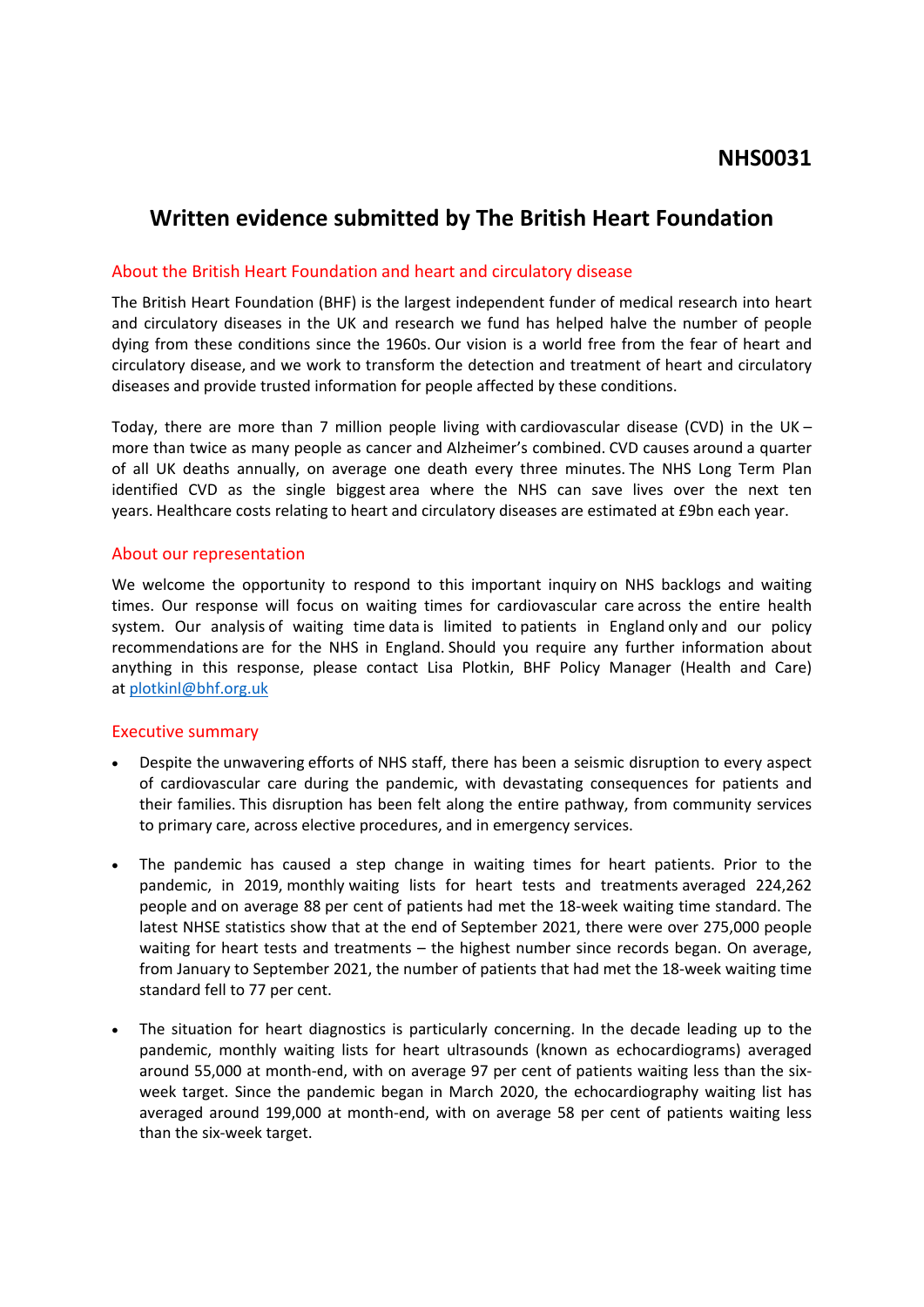- There is also a primary care backlog for patients, with analysis by the Health Foundation showing significant drops in primary care consultations over the course of the pandemic. This disruption – combined with changes to how services are delivered and other factors – has contributed to a decline in the detection of high-risk conditions like hypertension. If these 'missing patients' do not commence treatment, the Institute for Public Policy Research (IPPR) suggests that an additional 12,000 heart attacks and strokes will occur over the next five years.
- Emergency services have also been hit, with cardiac hospital admissions dropping 28 per cent in the first tear of the pandemic compared to previous 12-month period. At the end of October 2021, the average response rate for Category 2 (emergency or potentially serious) ambulance calls for conditions like heart attack or stroke were three times higher than the 18-minute target time. The BHF believes this is directly putting lives at risk.
- While we welcome commitments by the Government to recover services, especially the creation of 100 new community diagnostic centres, we do not believe the Government's ambitious aspirations to return the backlog to pre-pandemic levels within three years will be achievable without greater prioritisation of cardiovascular care and a long-term strategy for the NHS workforce.
- The BHF is calling for the imminent Elective Recovery Plan to comprise of a specific plan for restoring cardiovascular disease services, including for getting people diagnosed with and treated for CVD. This must outline clear steps on how to grow the NHS workforce to expand cardiovascular care services and properly resource the new diagnostic centres.

#### **Impact of Covid-19 on waiting lists for heart tests and treatments**

- 1. The pandemic has caused a step-change in waiting times for heart patients. The latest NHSE statistics show that at the end of September 2021 there were over 275,000 people waiting for heart tests and treatment, including invasive heart procedures and surgeries – the highest number since records began. Of those, 69,995 had been waiting over the target 18 weeks – more than double the number compared to pre-pandemic average monthly levels. This means that around a quarter of all heart patients currently on the waiting list are what are referred to as 'long waiters.' <sup>i</sup>
- 2. At the end of September 2021, the number of people waiting over a year for heart tests and treatments was 3,575 – this is 128 times higher than before the pandemic began (when just 28 people had been waiting this long). For the first time over 100 people have now waited over 100 weeks for heart care.
- 3. The situation for heart diagnostics is particularly concerning. Most recent figures show that at the end of September 2021, there were 149,050 people waiting for a heart ultrasound (known as echocardiograms) – this is the highest number on record and stands in stark contrast to the pre-pandemic average of 55,000 people.
- 4. At the end of September 2021, 64,962 people had waited more than six weeks for an echocardiogram, meaning that only 58per cent of patients waiting for heart tests had met the six-week target waiting time at month-end. In fact, while patients waiting for an echocardiogram comprise 11per cent of the total diagnostic waiting list, they make up 18 per cent of the patients who are waiting longer than six weeks and 43 per cent of the patients who are waiting longer than 13 weeks. This suggests that any recovery plan that focuses on tackling 'long waits' must prioritise the delivery of heart diagnostics.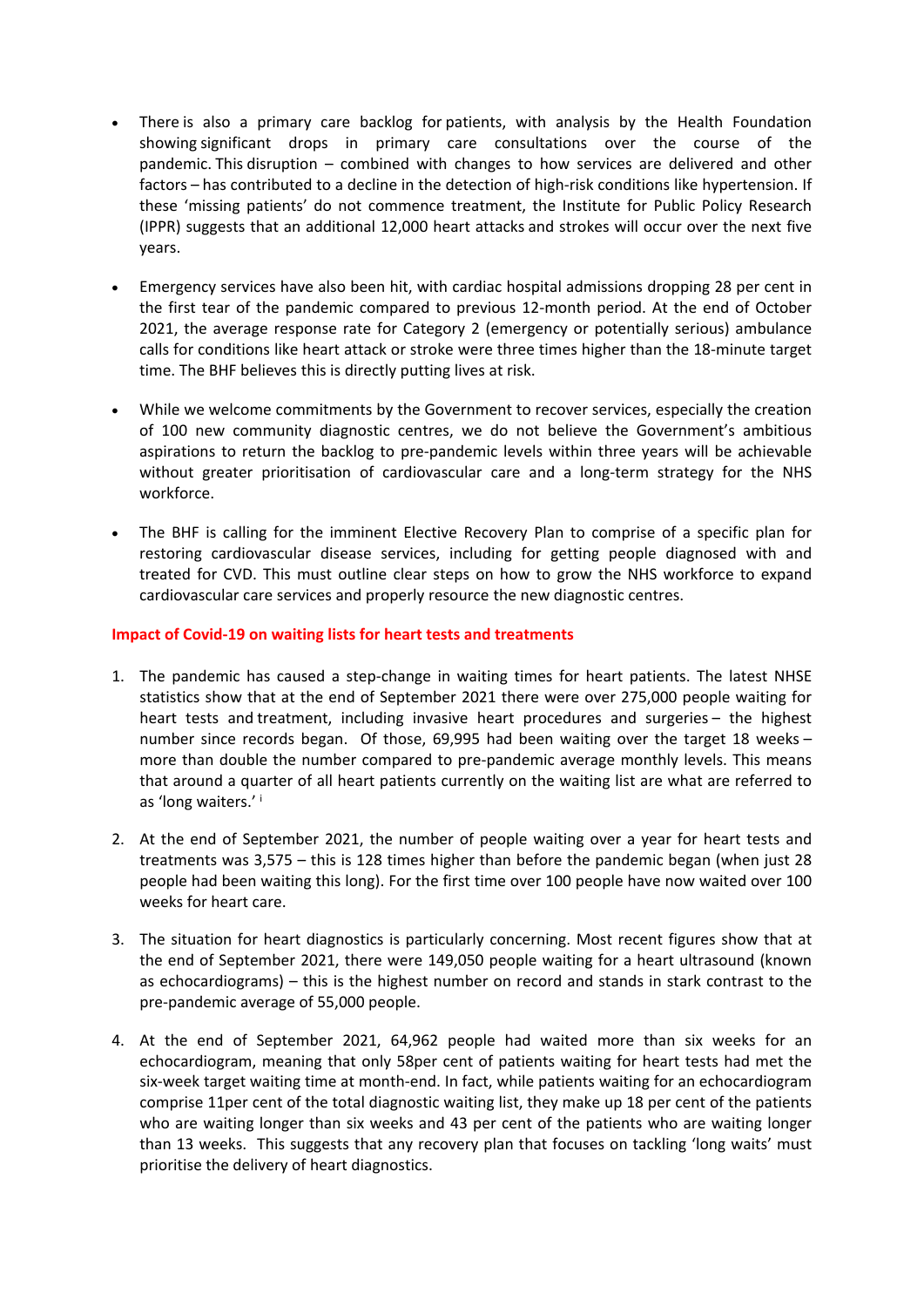- 5. Between September 2020 and September 2021, the test with the largest increase in the proportion of patients waiting six weeks or longer was echocardiography. Every other key diagnostic test, apart from MRIs, has shown improvement year on year as the NHS has sought to recover services to pre-pandemic levels.
- 6. Elective heart procedures are far from 'routine.' Long waits for diagnosis and treatment of conditions like coronary heart disease or heart failure are emotionally distressing and increase the risk of someone becoming more unwell or even dying while they wait for care. There were 5,800 'excess deaths' from heart and circulatory conditions in the first year of the pandemic, and the significant delays in care may have contributed to this.<sup>ii</sup>
- 7. Long waits for tests and treatments also put pressure on an already over-stretched health system, as patients may turn to other parts of the system for support while they wait, including primary care and A&E. Modelling from the BHF suggests that in a 'worse case scenario' it could take up to five years for cardiac waiting lists to recover to pre-pandemic levels, peaking at over half a million people in January 2024, if the NHS does not receive sustained, long-term investment and continues to face Covid-related or winter pressures.<sup>iii</sup>
- 8. We welcome the Government's 2021 Spending Review settlement for the NHS, including the over £8 billion ring-fenced to tackle the elective backlog over the next three years. We would like to stress, however, that the 'largest catch-up programme in the NHS's history' risks leaving heart patients behind if CVD care is not prioritised. We outline our policy solutions to this in the last section of this response.

#### **Impact of Covid-19 on primary care and community services**

- 9. Waiting lists for diagnostics and hospital treatment do not reveal the full extent of pent-up demand across the health system. Over the course of the entire pandemic, there were 7.42 million fewer referrals for elective care than would normally have been expected. These are people who have not yet come forward for care, who have not yet been detected, or who cannot access services.<sup>iv</sup> It remains unclear how many of these 'missing' patients are living with or at risk of CVD or how many will present for care and when they might do so.
- 10. Covid-19 has also impacted how patients with or at risk of CVD interact with primary care. There were five million fewer face to face GP appointments in 2020 and 2021 compared to 2019.<sup>v</sup> Whil e many patients welcome the flexibility and safety that remote consultations can provide, it does mean that some opportunities for healthcare professionals to collect information usually gained through physical clinical examination (such as blood pressure measurement) have been lost.<sup>vi</sup> Thi s may result in missed or delayed diagnoses of high-risk conditions, like hypertension.
- 11. The impact of missed or delayed detection of high-risk conditions may not be immediately obvious, but it could have long-term devastating consequences. Analysis by the Institute for Public Policy Research (IPPR) found that the NHS issued 470,000 fewer prescriptions for preventative cardiovascular drugs (such as statins) between March and October 2020 compared to the previous year.<sup>vii</sup> If these 'missing' patients with a high-risk cardiovascular condition do not commence treatment, the IPPR forecast that an additional 12,000 heart attacks and strokes will occur in the next five years.<sup>viii</sup> This is inimical to NHS Long Term Plan aspirations to prevent 150,000 heart attacks, strokes and dementia cases by 2028.
- 12. The pandemic has fostered innovative ways of working across the system that many patients and healthcare professionals think are valuable, and the rise of remote consultations is an important part of that. The challenge now is for GP practices to work out the optimal balance of face to face and remote appointments where it is clinically appropriate to do so and in line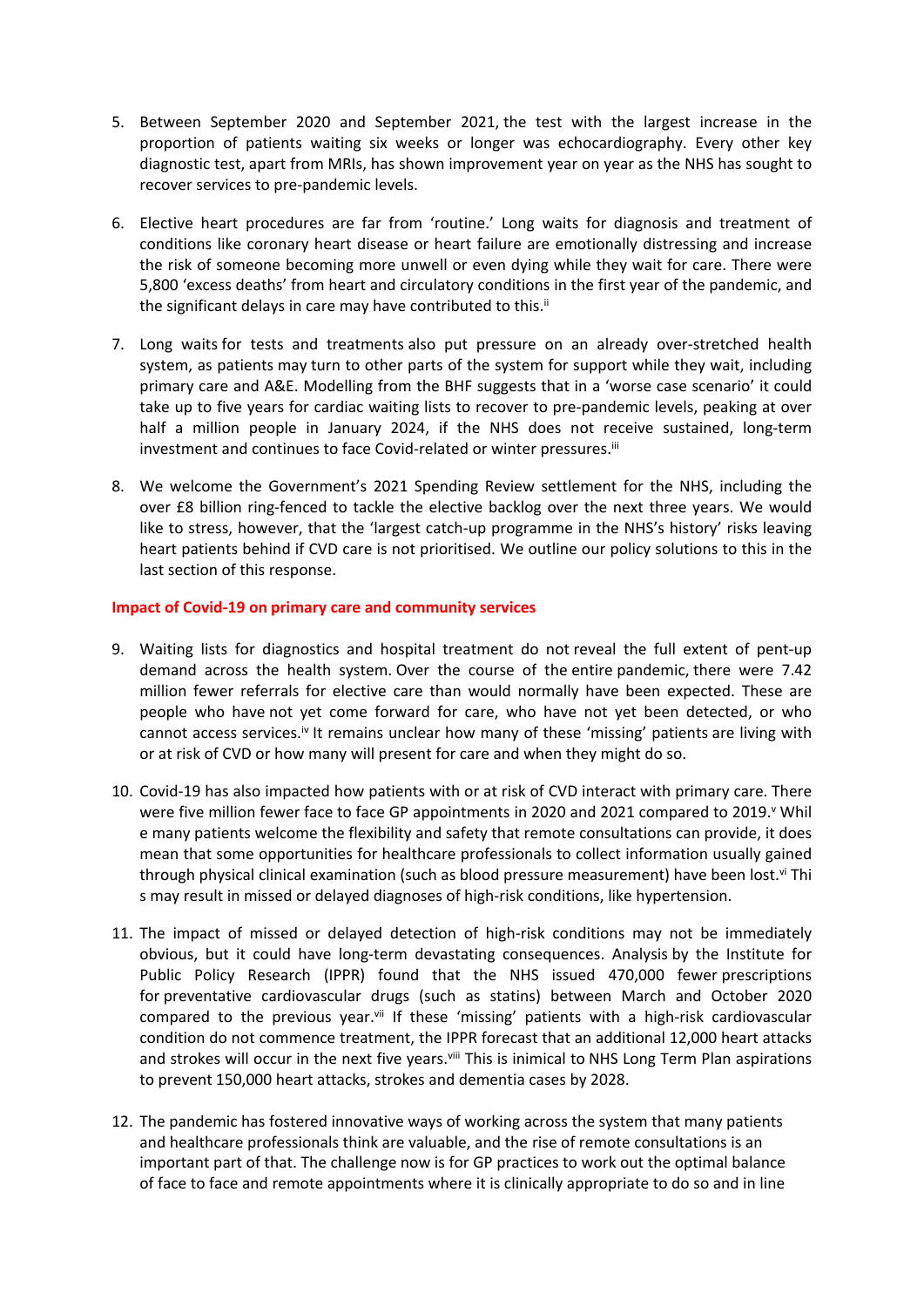with patient preferences. We support the Government's commitments outlined in the 'blueprint for improving access to GP appointments' to not only increase GP numbers, but also to expand the number of other primary care professionals, including pharmacists and other allied health professionals, to meet this challenge.ix

- 13. At the other end of the treatment spectrum, patients recovering from a heart attack or heart surgery also face challenges accessing recovery and support services, such as cardiac rehabilitation. Cardiac rehabilitation is a NICE-recommended intervention which can save lives, improve quality of life, and prevent unplanned hospital readmissions. Even before the pandemic, access to and uptake of cardiac rehabilitation services was low – only 52 per cent of eligible patients took it up.<sup>x</sup> This low uptake was due to a variety of factors, including an outdated and sometimes rigid delivery model and a lack of prioritisation at a national and local level.
- 14. The NHS Long Term Plan recognised that scaling up and improving access to cardiac rehabilitation to be amongst the best in Europe would prevent up to 23,000 premature deaths and 50,000 acute hospital admissions over 10 years. It set a target of 85 per cent of eligible patients accessing cardiac rehab by 2028. The pandemic has completely derailed progress towards that goal. From February 2020 to July 2020, the rate of uptake for cardiac rehab declined by 36 per cent, due in large part to staff redeployment to the Covid-19 frontline. People with Asian and Black, African, or Caribbean ethnic backgrounds experienced disproportionately dramatic declines in participation compared to white populations, with their participation rates falling by 45 and 44 per cent respectively.<sup>xi</sup> Services continue to face widespread Covid-related disruption due to staff redeployment.
- 15. As services are restored, and public confidence in accessing NHS services increases, healthcare professionals have told us that they are seeing large numbers of patients who have experienced significant physical deconditioning over the past 18 months, including many with progressively worsening heart disease.  This may increase the burden on the health service in the longer term as well as lead to potentially worse health outcomes for the individual, such as heart failure.

#### Impact of Covid-19 on emergency services for CVD patients

- 16. During the early months of the pandemic, there were significant reductions in attendances for urgent and emergency care for heart attacks and strokes. During the first peak of the pandemic in Spring 2020, there was a 50 per cent reduction in the number of people presenting to A&E with the symptoms of a heart attack.<sup>xii</sup> There was also a 22 per cent decline between January and September 2020 in heart failure hospital admissions compared to the same period in 2019. Studies suggest that these patients were not all treated elsewhere in the system. For example, we know that more people died in the community from heart failure during the pandemic than ever recorded (280 deaths over a four-month period) because they hadn't been treated in an acute setting.<sup>xiii</sup> Overall, cardiac hospital admissions dropped 26 per cent in the first year of the pandemic compared to the previous year (353,000 admissions compared to 475,000). $\frac{x}{x}$
- 17. Even though attendances dropped, we know that heart attacks and strokes didn't stop. A BHF survey of cardiologists during the first wave suggested that the drop in A&E attendances for CVD was due in part because patients were fearful of catching coronavirus.<sup>xv</sup> We worked closely with the NHS to encourage people experiencing symptoms of a heart attack to call 999 and presentations have now largely returned to expected levels.
- 18. As services across the NHS have begun recovering and patient confidence in accessing services has increased, there are now worrying signs that ambulance services are under a level of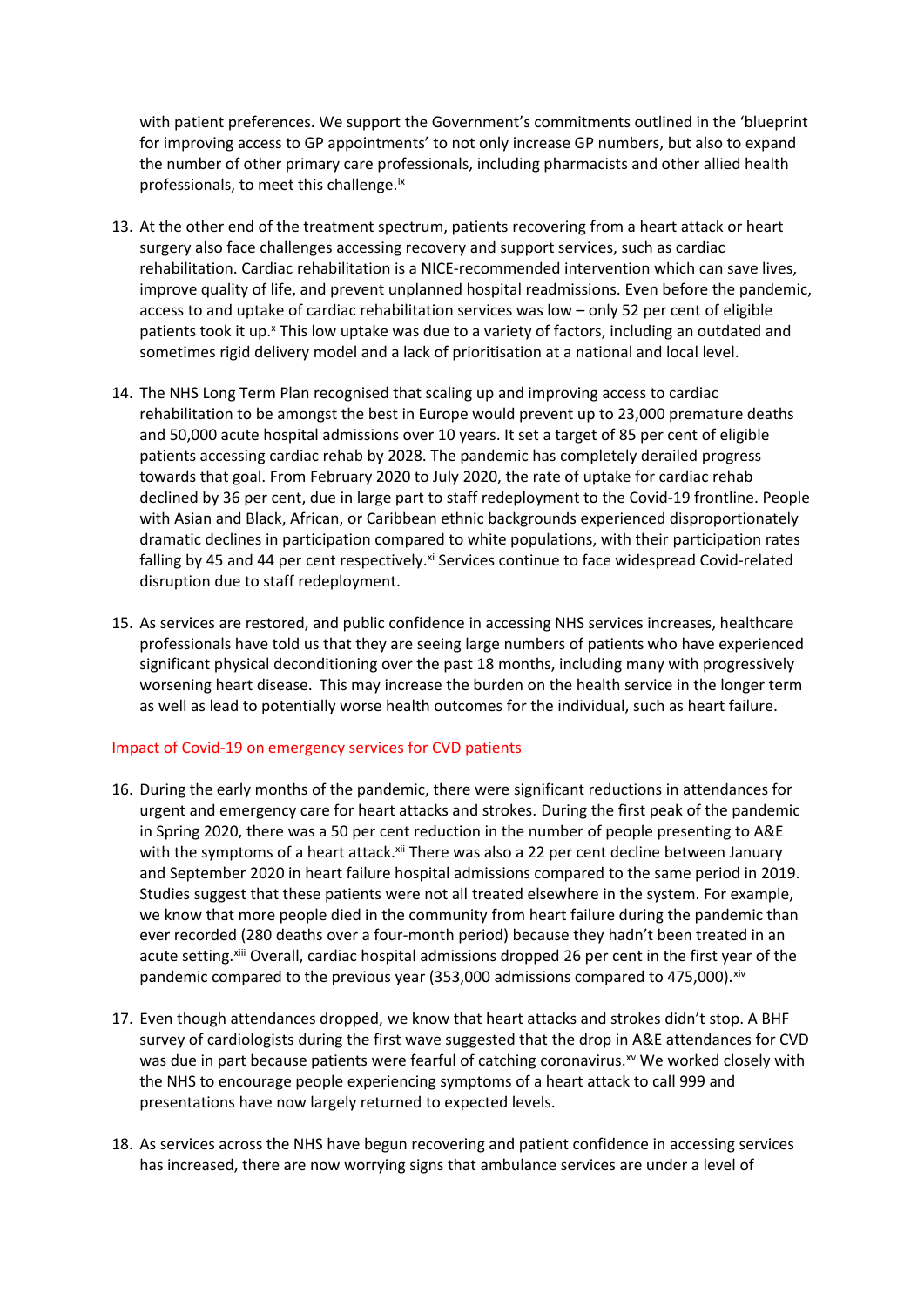unsustainable pressures not seen during the initial stages of the pandemic. NHS Access Standards introduced in 2018 stipulate that all ambulance trusts should respond to Category 2 (emergency or potentially serious calls for conditions like heart attack or stroke) in 18 minutes on average and to 90 per cent of calls in 40 minutes. From the introduction of these targets to the beginning of the pandemic, both the average and  $90<sup>th</sup>$  percentile response time targets were never met. However, as Category 2 calls declined in the first wave of the pandemic, the 90<sup>th</sup> centile target was first met in April 2020 and the average target was first met in May 2020.xvi

- 19. As the first wave of the pandemic receded, Category 2 incidents began to increase and response times worsened. By October 2020, the average response time had increased to 25 minutes and 21 seconds and the  $90th$  centiles averaged 52 minutes and 6 seconds.<sup>xvii</sup> By October 2021, the average response time had increased to 53 minutes and 54 seconds – triple the 18-minute target time – and the 90<sup>th</sup> centile was 1 hour and 56 minutes.<sup>xviii</sup>
- 20. If treatment for conditions like heart attack is delayed, this increases the likelihood of poor outcomes, including the development of heart failure or death. The BHF is increasingly concerned with reports that patients are dying of heart-related conditions due to what the College of Paramedics has called 'unacceptable long waits' for ambulances. Xix We would like clarity from the Government about steps that are being taken to address this, particularly in the context of the emergence of the Omicron variant and potential further wave of infections.

#### Workforce pressures

- 21. Like many areas of the NHS, cardiology services entered the pandemic with significant staff vacancies. Health Education England (HEE) analysis from 2021 shows widespread capacity issues across a variety of cardiac roles and significant shortages in certain areas like cardiac physiology (the workforce responsible for delivering many cardiac diagnostic tests). $x$
- 22. The Getting It Right the First Time (GIRFT) programme estimates that an additional 760 new cardiac physiology roles are needed to meet demand over the next decade, with 460 of those roles needed for echocardiography alone.<sup>xxi</sup> It's important to note that this GIRFT report was delivered before the full impact of Covid-19 on NHS waiting list had become apparent and before the Government announcement of 100 new community diagnostic centres. The additional staffing requirements of these new facilities further underscores the need to invest in the training and retention of the cardiac physiology workforce.
- 23. There are also vacancies across the wider workforce involved in delivering and planning cardiac care, including advanced clinical practitioners (ACPs), specialist nurses and cardiac network leaders. These shortages compromise the Covid-19 recovery and also wider system aspirations for CVD outlined in the NHS Long Term Plan.
- 24. As Public Accounts Committee members heard during your recent inquiry into lessons from Covid-19, the demands of delivering care during the pandemic on the entire health and care workforce have been considerable.<sup>xxii</sup> Polling in May 2021 by YouGov of over 1,000 NHS staff at all levels found that one in eleven are considering leaving the sector due to Covid-related pressures at a time when the system can least afford it.<sup>xxiii</sup> Strong data on how this will specifically affect CVD services is not readily available, but insight from healthcare professionals suggests that many are considering moving organisations or retiring within the next five years. If these projections are borne out, this could lead to even larger backlogs in cardiovascular care and increased pressure on remaining staff to deliver the step-change that the Covid recovery requires.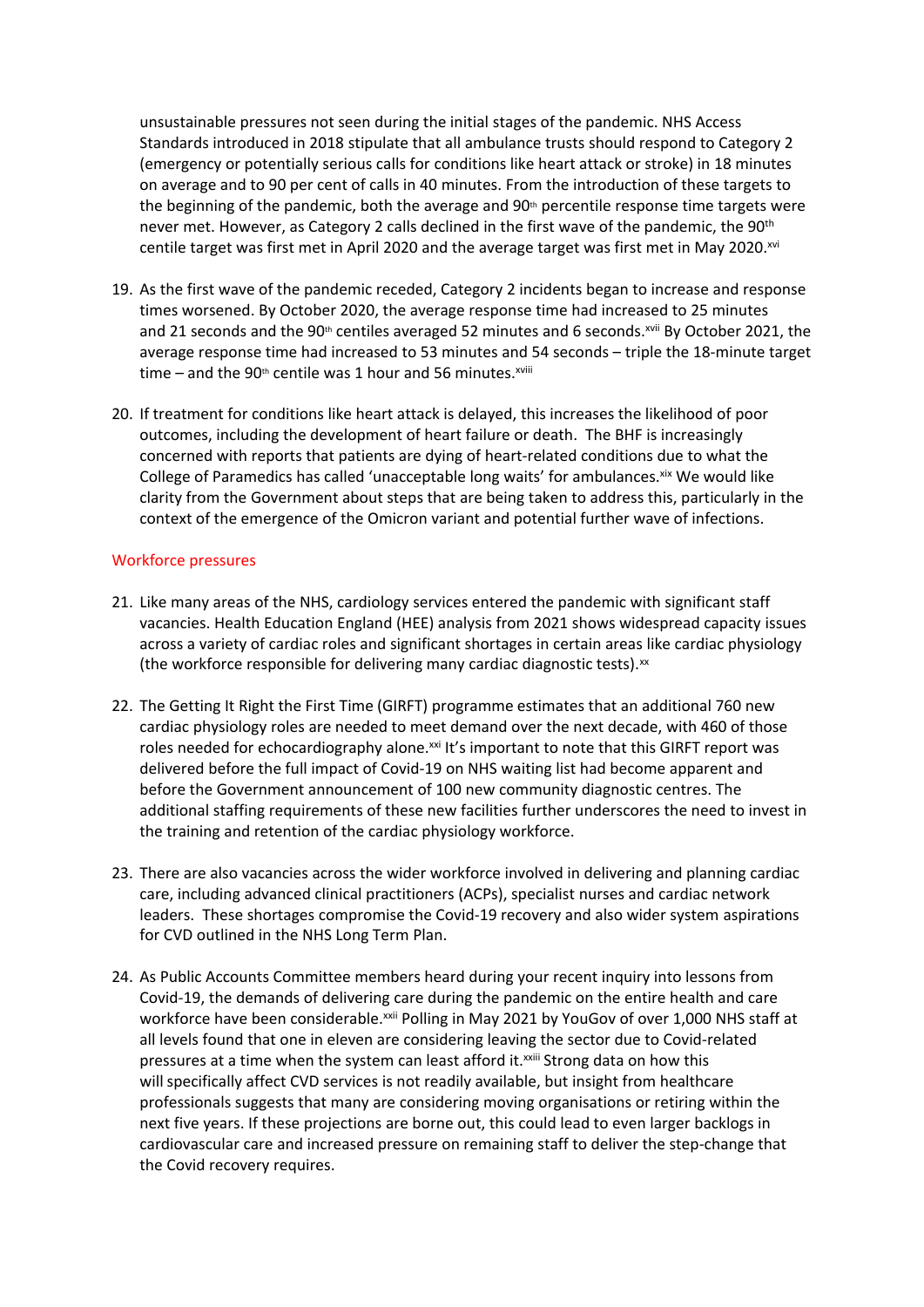- 25. We understand that growing, training, developing, retaining, and supporting NHS staff to meet the challenges of today and the future will be a constant and long-term effort. As a first step to getting this right, we support this Committee's recent recommendation that the Government should provide an update on a substantive long-term workforce plan to ensure the future resilience of the health and social care workforce.<sup>xxiv</sup> We supported Jeremy Hunt's amendment to the Health and Care Bill, which would place a duty on the Secretary of State to publish independent assessments of current and future workforce numbers every two years. Although the amendment was not adopted by Government during the Common's Stages in November, we continue to support on-going efforts to amend the Bill in the Lords.
- 26. We were also very concerned to see that the 2021 Spending Review settlement provided no uplift or clarity on HEE's budget. With the recent announcement that HEE is to be absorbed into NHSExxv (pending legislation) we urgently need clarification about whether NHS workforce training and development costs will need to be met from NHSE operational budgets or whether additional, ring-fenced funding for this purpose will be forthcoming.

# A brighter future for cardiovascular disease services - our recommendations

- 27. Heart and circulatory diseases did not stop for the pandemic. With thousands waiting and potentially millions more undiagnosed or undertreated, the Government must take decisive action to reduce the backlog of heart care now. Specifically, this includes:
	- a. Prioritising the recovery of cardiovascular services within the forthcoming elective recovery plan. This must be supported by a national strategy for cardiovascular recovery across the system.
	- b. Strengthening workforce planning by adopting the health sector's amendment to the Health and Care Bill that would place a duty on the Secretary of State to publish independent assessments of current and future numbers of staff needed across the NHS, social care, and public health every two years.
	- c. Embedding cardiovascular leadership at all levels of the NHS via the ongoing review of health and care leadership, led by Sir Gordon Messenger.
- 28. Further recommendations on how to address the backlog of cardiovascular care and support the future transformation of services, as outlined in the BHF's Untold Heartbreak report, include<sup>xxvi</sup>:
	- **a. Developing clear cardiovascular leadership roles across the system**
	- Robust leadership for CVD should be present at all levels of the health and care system, including in integrated care systems (ICSs) and primary care networks (PCNs)
	- Cardiac networks, which hold the potential for playing a key role in helping to address the cardiovascular care backlog, should be resourced and held accountable for driving improvements and outcomes for CVD patients and reducing unwarranted variation in care across regions
	- ICSs must urgently develop strategies to improve the detection and management rates of risk factors for CVD, including hypertension, atrial fibrillation, and high cholesterol in their local population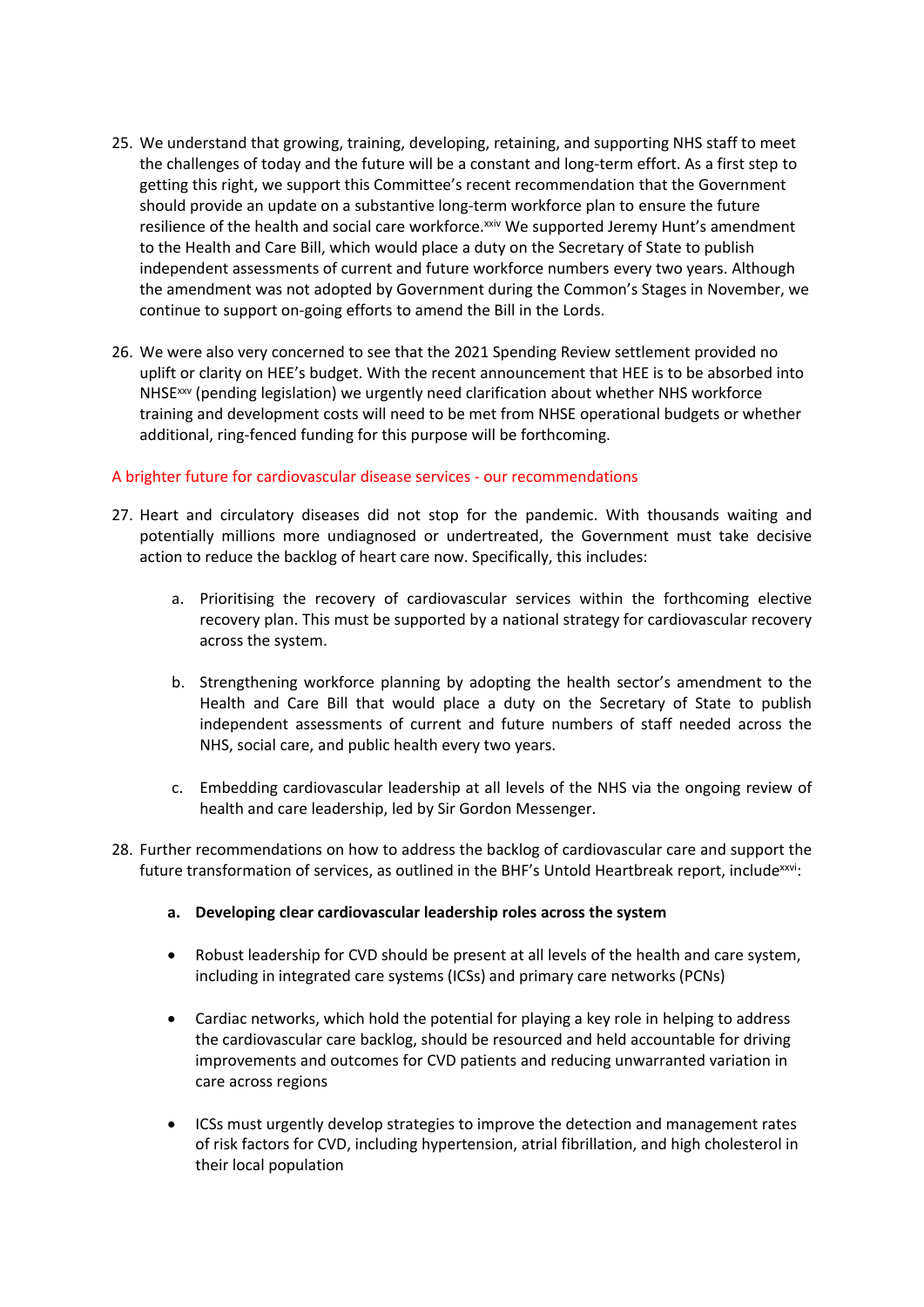#### **b. Ensuring a robust cardiovascular workforce**

- The Department of Health and Social Care (DHSC) should work with HEE and then its successor function within NHSE pending legislative reforms – to develop a national plan to expand and address gaps in the cardiovascular health and care workforce.
- NHSE should work with HEE and then its successor function within NHSE pending legislative reforms – to ensure staff are able to access the necessary professional development and training to expand their roles and skills.
- NHSE should invest in support services for NHS staff facing burnout and requiring psychological support as they recover from the pandemic, as well as allowing the workforce to work more flexibly to improve rates of staff retention and satisfaction.
- ICSs and cardiac networks should work together to allow staff to work across a number of settings in their area, allowing for pooling of workforce and waiting lists where appropriate to reduce unwarranted variations in care and make efficient use of workforce and resources.
- ICSs and PCNs should make use of additional roles in primary care to best support the needs of patients with long-term conditions, such as heart failure.

# **c. Evaluating and sharing good practice**

- DHSC and the NHSE's new digital directorates (pending legislative reforms) should work with the National Institute for Cardiovascular Outcomes Research (NICOR) to join up CVD data across settings to fully understand the impact of the pandemic on people living with heart and circulatory diseases.
- Cardiac networks and ICSs should be resourced for rapid-cycle evaluation of innovative approaches to care that have been developed throughout the pandemic.
- Measures of success will need to focus on outcomes, not only activity, with an increased focus on what matters to patients including measures of patient experience and quality of life.

# **d. Supporting patients as partners in their care**

- NHSE should be appropriately resourced to support patients to self-manage and improve their wellbeing while they wait for treatment. This will need to include regular points of contact to inform patients about delays, support them with self-management, and signpost to relevant services.
- NHSE should be appropriately resourced to identify and manage those at risk of CVD through opportunistic detection of conditions such as hypertension and AF during routine NHS contacts.
- Cardiac networks, ICSs, and PCNs need representation from patients with lived experience of CVD in their local area to ensure that the needs of patients are at the heart of changes to the health and care system.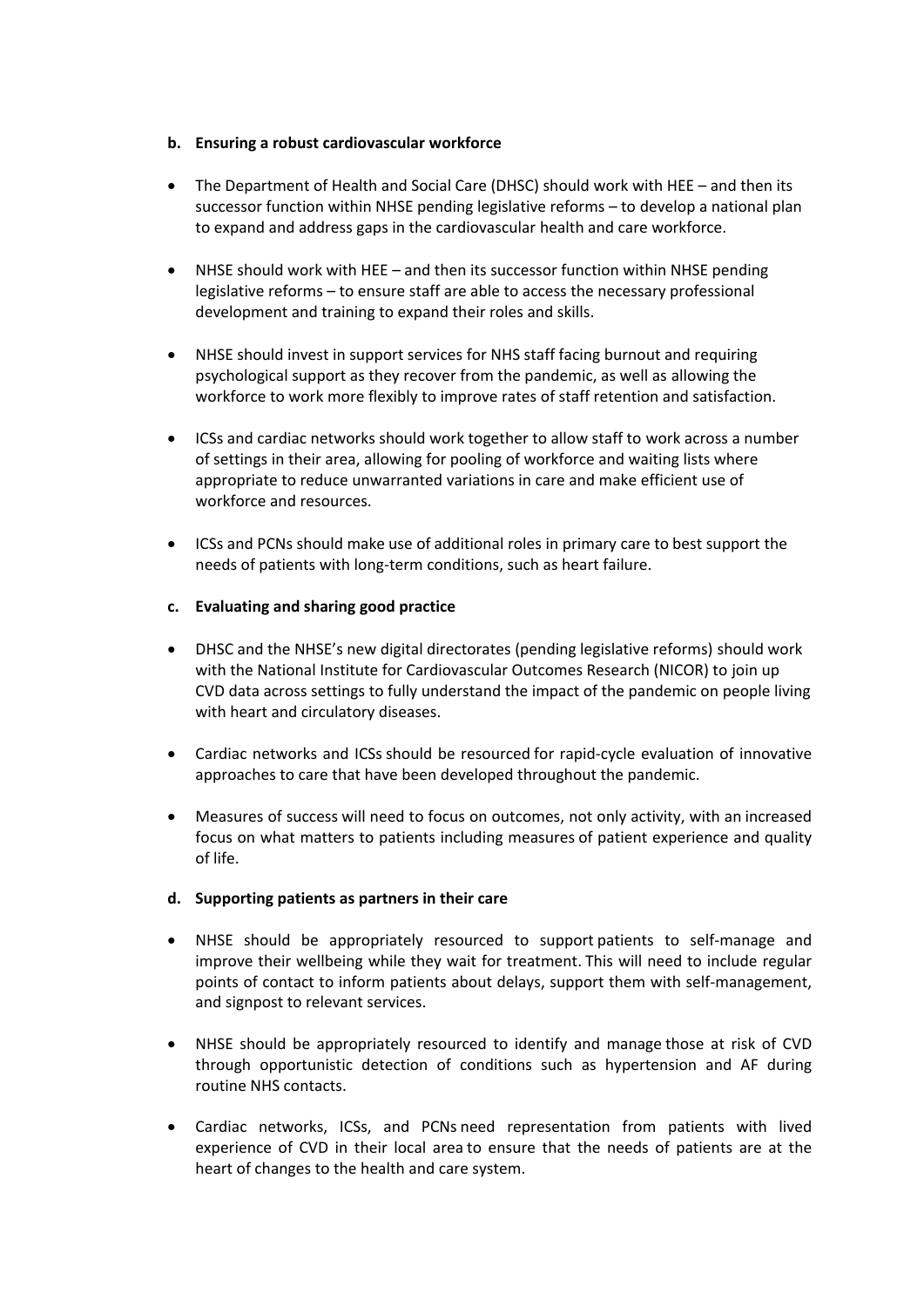PCNs should be resourced to identify and support patients in their local area who will be able to self-manage their condition remotely, providing the necessary equipment and support. This will not only empower patients to play a more active role in their care but will also free up time for healthcare professionals to support patients with more complex needs.

# **December 2021**

<sup>x</sup> BHF, [National](https://www.bhf.org.uk/informationsupport/publications/statistics/national-audit-of-cardiac-rehabilitation-quality-and-outcomes-report-2019) [Audit](https://www.bhf.org.uk/informationsupport/publications/statistics/national-audit-of-cardiac-rehabilitation-quality-and-outcomes-report-2019) [of](https://www.bhf.org.uk/informationsupport/publications/statistics/national-audit-of-cardiac-rehabilitation-quality-and-outcomes-report-2019) [Cardiac](https://www.bhf.org.uk/informationsupport/publications/statistics/national-audit-of-cardiac-rehabilitation-quality-and-outcomes-report-2019) [Rehabilitation](https://www.bhf.org.uk/informationsupport/publications/statistics/national-audit-of-cardiac-rehabilitation-quality-and-outcomes-report-2019) [\(NACR\)](https://www.bhf.org.uk/informationsupport/publications/statistics/national-audit-of-cardiac-rehabilitation-quality-and-outcomes-report-2019) [Quality](https://www.bhf.org.uk/informationsupport/publications/statistics/national-audit-of-cardiac-rehabilitation-quality-and-outcomes-report-2019) [and](https://www.bhf.org.uk/informationsupport/publications/statistics/national-audit-of-cardiac-rehabilitation-quality-and-outcomes-report-2019) [Outcomes](https://www.bhf.org.uk/informationsupport/publications/statistics/national-audit-of-cardiac-rehabilitation-quality-and-outcomes-report-2019) [Report](https://www.bhf.org.uk/informationsupport/publications/statistics/national-audit-of-cardiac-rehabilitation-quality-and-outcomes-report-2019) [2019](https://www.bhf.org.uk/informationsupport/publications/statistics/national-audit-of-cardiac-rehabilitation-quality-and-outcomes-report-2019), 2019

xii BHF analysis. We are happy to provide more information if requested.

xiii Shoaib et al (2021) Substantial decline in hospital admissions for heart failure accompanied by increased community mortality during COVID-19 pandemic, European Heart Journal - Quality of Care and Clinical Outcomes, 2021

xiv NHS Digital, Hospital Episode Statistics for Admitted Patient Care and Outpatient Data: [Hospital](https://digital.nhs.uk/data-and-information/publications/statistical/hospital-episode-statistics-for-admitted-patient-care-outpatient-and-accident-and-emergency-data) [Episode](https://digital.nhs.uk/data-and-information/publications/statistical/hospital-episode-statistics-for-admitted-patient-care-outpatient-and-accident-and-emergency-data) [Statistics](https://digital.nhs.uk/data-and-information/publications/statistical/hospital-episode-statistics-for-admitted-patient-care-outpatient-and-accident-and-emergency-data) [for](https://digital.nhs.uk/data-and-information/publications/statistical/hospital-episode-statistics-for-admitted-patient-care-outpatient-and-accident-and-emergency-data) [Admitted](https://digital.nhs.uk/data-and-information/publications/statistical/hospital-episode-statistics-for-admitted-patient-care-outpatient-and-accident-and-emergency-data) [Patient](https://digital.nhs.uk/data-and-information/publications/statistical/hospital-episode-statistics-for-admitted-patient-care-outpatient-and-accident-and-emergency-data) [Care](https://digital.nhs.uk/data-and-information/publications/statistical/hospital-episode-statistics-for-admitted-patient-care-outpatient-and-accident-and-emergency-data) [and](https://digital.nhs.uk/data-and-information/publications/statistical/hospital-episode-statistics-for-admitted-patient-care-outpatient-and-accident-and-emergency-data) [Outpatient](https://digital.nhs.uk/data-and-information/publications/statistical/hospital-episode-statistics-for-admitted-patient-care-outpatient-and-accident-and-emergency-data) [Data](https://digital.nhs.uk/data-and-information/publications/statistical/hospital-episode-statistics-for-admitted-patient-care-outpatient-and-accident-and-emergency-data) [-](https://digital.nhs.uk/data-and-information/publications/statistical/hospital-episode-statistics-for-admitted-patient-care-outpatient-and-accident-and-emergency-data) [NHS](https://digital.nhs.uk/data-and-information/publications/statistical/hospital-episode-statistics-for-admitted-patient-care-outpatient-and-accident-and-emergency-data) [Digital](https://digital.nhs.uk/data-and-information/publications/statistical/hospital-episode-statistics-for-admitted-patient-care-outpatient-and-accident-and-emergency-data)

xv BHF analysis. We are happy to provide more information if requested.

xvi The Nuffield Trust, [Ambulance](https://www.nuffieldtrust.org.uk/resource/ambulance-response-times) [response](https://www.nuffieldtrust.org.uk/resource/ambulance-response-times) [times,](https://www.nuffieldtrust.org.uk/resource/ambulance-response-times) 2021.

xvii National Statistics and NHSE, [Statistical](https://www.england.nhs.uk/statistics/wp-content/uploads/sites/2/2020/11/20201112-AQI-Statistical-Note-1.pdf) [Note:](https://www.england.nhs.uk/statistics/wp-content/uploads/sites/2/2020/11/20201112-AQI-Statistical-Note-1.pdf) [Ambulance](https://www.england.nhs.uk/statistics/wp-content/uploads/sites/2/2020/11/20201112-AQI-Statistical-Note-1.pdf) [Quality](https://www.england.nhs.uk/statistics/wp-content/uploads/sites/2/2020/11/20201112-AQI-Statistical-Note-1.pdf) [Indicators](https://www.england.nhs.uk/statistics/wp-content/uploads/sites/2/2020/11/20201112-AQI-Statistical-Note-1.pdf), 2020

- xviii National Statistics and NHSE, [Statistical](https://www.england.nhs.uk/statistics/wp-content/uploads/sites/2/2021/11/20211111-Ambulance-Quality-Indicators-Statistical-Note.pdf) [Note:](https://www.england.nhs.uk/statistics/wp-content/uploads/sites/2/2021/11/20211111-Ambulance-Quality-Indicators-Statistical-Note.pdf) [Ambulance](https://www.england.nhs.uk/statistics/wp-content/uploads/sites/2/2021/11/20211111-Ambulance-Quality-Indicators-Statistical-Note.pdf) [Quality](https://www.england.nhs.uk/statistics/wp-content/uploads/sites/2/2021/11/20211111-Ambulance-Quality-Indicators-Statistical-Note.pdf) [Indicators,](https://www.england.nhs.uk/statistics/wp-content/uploads/sites/2/2021/11/20211111-Ambulance-Quality-Indicators-Statistical-Note.pdf) 2021
- xix [Increased](https://collegeofparamedics.co.uk/COP/News/Increased_Ambulance_Handover_Delays_Threatening_Patient_Safety_RCEM_and_College_of_Paramedics_Warn.aspx) [Ambulance](https://collegeofparamedics.co.uk/COP/News/Increased_Ambulance_Handover_Delays_Threatening_Patient_Safety_RCEM_and_College_of_Paramedics_Warn.aspx) [Handover](https://collegeofparamedics.co.uk/COP/News/Increased_Ambulance_Handover_Delays_Threatening_Patient_Safety_RCEM_and_College_of_Paramedics_Warn.aspx) [Delays](https://collegeofparamedics.co.uk/COP/News/Increased_Ambulance_Handover_Delays_Threatening_Patient_Safety_RCEM_and_College_of_Paramedics_Warn.aspx) [Threatening](https://collegeofparamedics.co.uk/COP/News/Increased_Ambulance_Handover_Delays_Threatening_Patient_Safety_RCEM_and_College_of_Paramedics_Warn.aspx) [Patient](https://collegeofparamedics.co.uk/COP/News/Increased_Ambulance_Handover_Delays_Threatening_Patient_Safety_RCEM_and_College_of_Paramedics_Warn.aspx) [Safety,](https://collegeofparamedics.co.uk/COP/News/Increased_Ambulance_Handover_Delays_Threatening_Patient_Safety_RCEM_and_College_of_Paramedics_Warn.aspx) [RCEM](https://collegeofparamedics.co.uk/COP/News/Increased_Ambulance_Handover_Delays_Threatening_Patient_Safety_RCEM_and_College_of_Paramedics_Warn.aspx) [and](https://collegeofparamedics.co.uk/COP/News/Increased_Ambulance_Handover_Delays_Threatening_Patient_Safety_RCEM_and_College_of_Paramedics_Warn.aspx) [College](https://collegeofparamedics.co.uk/COP/News/Increased_Ambulance_Handover_Delays_Threatening_Patient_Safety_RCEM_and_College_of_Paramedics_Warn.aspx) [of](https://collegeofparamedics.co.uk/COP/News/Increased_Ambulance_Handover_Delays_Threatening_Patient_Safety_RCEM_and_College_of_Paramedics_Warn.aspx) [Paramedics](https://collegeofparamedics.co.uk/COP/News/Increased_Ambulance_Handover_Delays_Threatening_Patient_Safety_RCEM_and_College_of_Paramedics_Warn.aspx) [Warn](https://collegeofparamedics.co.uk/COP/News/Increased_Ambulance_Handover_Delays_Threatening_Patient_Safety_RCEM_and_College_of_Paramedics_Warn.aspx)

xx NHS, [Getting](https://www.gettingitrightfirsttime.co.uk/wp-content/uploads/2021/08/Cardiology-Jul21k-NEW.pdf?utm_campaign=1902781_Copy%20of%20Policy%20and%20Public%20Affairs%20Update%20-%2025th%20August%202021&utm_medium=email&utm_source=British%20Heart%20Foundation%20%28BHF%29%20&mi_u=&dm_i=4P3Q,14S71,5KN5NW,56XFX,1) [it](https://www.gettingitrightfirsttime.co.uk/wp-content/uploads/2021/08/Cardiology-Jul21k-NEW.pdf?utm_campaign=1902781_Copy%20of%20Policy%20and%20Public%20Affairs%20Update%20-%2025th%20August%202021&utm_medium=email&utm_source=British%20Heart%20Foundation%20%28BHF%29%20&mi_u=&dm_i=4P3Q,14S71,5KN5NW,56XFX,1) [Right](https://www.gettingitrightfirsttime.co.uk/wp-content/uploads/2021/08/Cardiology-Jul21k-NEW.pdf?utm_campaign=1902781_Copy%20of%20Policy%20and%20Public%20Affairs%20Update%20-%2025th%20August%202021&utm_medium=email&utm_source=British%20Heart%20Foundation%20%28BHF%29%20&mi_u=&dm_i=4P3Q,14S71,5KN5NW,56XFX,1) [First](https://www.gettingitrightfirsttime.co.uk/wp-content/uploads/2021/08/Cardiology-Jul21k-NEW.pdf?utm_campaign=1902781_Copy%20of%20Policy%20and%20Public%20Affairs%20Update%20-%2025th%20August%202021&utm_medium=email&utm_source=British%20Heart%20Foundation%20%28BHF%29%20&mi_u=&dm_i=4P3Q,14S71,5KN5NW,56XFX,1) [Time:](https://www.gettingitrightfirsttime.co.uk/wp-content/uploads/2021/08/Cardiology-Jul21k-NEW.pdf?utm_campaign=1902781_Copy%20of%20Policy%20and%20Public%20Affairs%20Update%20-%2025th%20August%202021&utm_medium=email&utm_source=British%20Heart%20Foundation%20%28BHF%29%20&mi_u=&dm_i=4P3Q,14S71,5KN5NW,56XFX,1) [Cardiology](https://www.gettingitrightfirsttime.co.uk/wp-content/uploads/2021/08/Cardiology-Jul21k-NEW.pdf?utm_campaign=1902781_Copy%20of%20Policy%20and%20Public%20Affairs%20Update%20-%2025th%20August%202021&utm_medium=email&utm_source=British%20Heart%20Foundation%20%28BHF%29%20&mi_u=&dm_i=4P3Q,14S71,5KN5NW,56XFX,1), 2021

xxi Ibid.

<sup>i</sup> Waiting times data referred to this in this response are from the NHSE Consultant-led Referral to Treatment (RTT) Waiting Time data for September 2021: [Statistics](https://www.england.nhs.uk/statistics/statistical-work-areas/rtt-waiting-times/) [»](https://www.england.nhs.uk/statistics/statistical-work-areas/rtt-waiting-times/) [Consultant-led](https://www.england.nhs.uk/statistics/statistical-work-areas/rtt-waiting-times/) [Referral](https://www.england.nhs.uk/statistics/statistical-work-areas/rtt-waiting-times/) [to](https://www.england.nhs.uk/statistics/statistical-work-areas/rtt-waiting-times/) [Treatment](https://www.england.nhs.uk/statistics/statistical-work-areas/rtt-waiting-times/) [Waiting](https://www.england.nhs.uk/statistics/statistical-work-areas/rtt-waiting-times/) [Times](https://www.england.nhs.uk/statistics/statistical-work-areas/rtt-waiting-times/) [\(england.nhs.uk\)](https://www.england.nhs.uk/statistics/statistical-work-areas/rtt-waiting-times/)

ii Public Health England analysis of ONS death registration data.

iii BHF, [The](https://www.bhf.org.uk/untoldheartbreak) [Untold](https://www.bhf.org.uk/untoldheartbreak) [Heartbreak](https://www.bhf.org.uk/untoldheartbreak), 2021

iv NHS Confederation, [Building](https://www.nhsconfed.org/sites/default/files/2021-09/Building-back-inclusively.pdf) [Back](https://www.nhsconfed.org/sites/default/files/2021-09/Building-back-inclusively.pdf) [Inclusively](https://www.nhsconfed.org/sites/default/files/2021-09/Building-back-inclusively.pdf), 2021

<sup>v</sup> Caroline Fraser and Rebecca Fisher, [How](https://www.health.org.uk/news-and-comment/charts-and-infographics/how-has-the-covid-19-pandemic-impacted-primary-care) [has](https://www.health.org.uk/news-and-comment/charts-and-infographics/how-has-the-covid-19-pandemic-impacted-primary-care) [the](https://www.health.org.uk/news-and-comment/charts-and-infographics/how-has-the-covid-19-pandemic-impacted-primary-care) [Covid-19](https://www.health.org.uk/news-and-comment/charts-and-infographics/how-has-the-covid-19-pandemic-impacted-primary-care) [pandemic](https://www.health.org.uk/news-and-comment/charts-and-infographics/how-has-the-covid-19-pandemic-impacted-primary-care) [impacted](https://www.health.org.uk/news-and-comment/charts-and-infographics/how-has-the-covid-19-pandemic-impacted-primary-care) [primary](https://www.health.org.uk/news-and-comment/charts-and-infographics/how-has-the-covid-19-pandemic-impacted-primary-care) [care?](https://www.health.org.uk/news-and-comment/charts-and-infographics/how-has-the-covid-19-pandemic-impacted-primary-care) Health Foundation, 2021

vi BHF, [The](https://www.bhf.org.uk/untoldheartbreak) [Untold](https://www.bhf.org.uk/untoldheartbreak) [Heartbreak](https://www.bhf.org.uk/untoldheartbreak), 2021

vii PPR, [State](https://www.ippr.org/research/publications/state-of-health-and-care) [of](https://www.ippr.org/research/publications/state-of-health-and-care) [health](https://www.ippr.org/research/publications/state-of-health-and-care) [and](https://www.ippr.org/research/publications/state-of-health-and-care) [care:](https://www.ippr.org/research/publications/state-of-health-and-care) [the](https://www.ippr.org/research/publications/state-of-health-and-care) [NHS](https://www.ippr.org/research/publications/state-of-health-and-care) [Long](https://www.ippr.org/research/publications/state-of-health-and-care) [Term](https://www.ippr.org/research/publications/state-of-health-and-care) [Plan](https://www.ippr.org/research/publications/state-of-health-and-care) [after](https://www.ippr.org/research/publications/state-of-health-and-care) [Covid-19](https://www.ippr.org/research/publications/state-of-health-and-care), 2021

viii Ibid.

ix NHS England and Improvement, [Our](https://www.england.nhs.uk/coronavirus/wp-content/uploads/sites/52/2021/10/BW999-our-plan-for-improving-access-and-supporting-general-practice-oct-21.pdf) [Plan](https://www.england.nhs.uk/coronavirus/wp-content/uploads/sites/52/2021/10/BW999-our-plan-for-improving-access-and-supporting-general-practice-oct-21.pdf) [for](https://www.england.nhs.uk/coronavirus/wp-content/uploads/sites/52/2021/10/BW999-our-plan-for-improving-access-and-supporting-general-practice-oct-21.pdf) [Improving](https://www.england.nhs.uk/coronavirus/wp-content/uploads/sites/52/2021/10/BW999-our-plan-for-improving-access-and-supporting-general-practice-oct-21.pdf) [Access](https://www.england.nhs.uk/coronavirus/wp-content/uploads/sites/52/2021/10/BW999-our-plan-for-improving-access-and-supporting-general-practice-oct-21.pdf) [to](https://www.england.nhs.uk/coronavirus/wp-content/uploads/sites/52/2021/10/BW999-our-plan-for-improving-access-and-supporting-general-practice-oct-21.pdf) [Patients](https://www.england.nhs.uk/coronavirus/wp-content/uploads/sites/52/2021/10/BW999-our-plan-for-improving-access-and-supporting-general-practice-oct-21.pdf) [and](https://www.england.nhs.uk/coronavirus/wp-content/uploads/sites/52/2021/10/BW999-our-plan-for-improving-access-and-supporting-general-practice-oct-21.pdf) [Supporting](https://www.england.nhs.uk/coronavirus/wp-content/uploads/sites/52/2021/10/BW999-our-plan-for-improving-access-and-supporting-general-practice-oct-21.pdf) [General](https://www.england.nhs.uk/coronavirus/wp-content/uploads/sites/52/2021/10/BW999-our-plan-for-improving-access-and-supporting-general-practice-oct-21.pdf) [Practice,](https://www.england.nhs.uk/coronavirus/wp-content/uploads/sites/52/2021/10/BW999-our-plan-for-improving-access-and-supporting-general-practice-oct-21.pdf) 2021

xi BHF, [National](https://www.bhf.org.uk/informationsupport/publications/statistics/national-audit-of-cardiac-rehabilitation-quality-and-outcomes-report-2020) [Audit](https://www.bhf.org.uk/informationsupport/publications/statistics/national-audit-of-cardiac-rehabilitation-quality-and-outcomes-report-2020) [of](https://www.bhf.org.uk/informationsupport/publications/statistics/national-audit-of-cardiac-rehabilitation-quality-and-outcomes-report-2020) [Cardiac](https://www.bhf.org.uk/informationsupport/publications/statistics/national-audit-of-cardiac-rehabilitation-quality-and-outcomes-report-2020) [Rehabilitation](https://www.bhf.org.uk/informationsupport/publications/statistics/national-audit-of-cardiac-rehabilitation-quality-and-outcomes-report-2020) [\(NACR\)](https://www.bhf.org.uk/informationsupport/publications/statistics/national-audit-of-cardiac-rehabilitation-quality-and-outcomes-report-2020) [Quality](https://www.bhf.org.uk/informationsupport/publications/statistics/national-audit-of-cardiac-rehabilitation-quality-and-outcomes-report-2020) [and](https://www.bhf.org.uk/informationsupport/publications/statistics/national-audit-of-cardiac-rehabilitation-quality-and-outcomes-report-2020) [Outcomes](https://www.bhf.org.uk/informationsupport/publications/statistics/national-audit-of-cardiac-rehabilitation-quality-and-outcomes-report-2020) [Report](https://www.bhf.org.uk/informationsupport/publications/statistics/national-audit-of-cardiac-rehabilitation-quality-and-outcomes-report-2020) [2020,](https://www.bhf.org.uk/informationsupport/publications/statistics/national-audit-of-cardiac-rehabilitation-quality-and-outcomes-report-2020) 2020